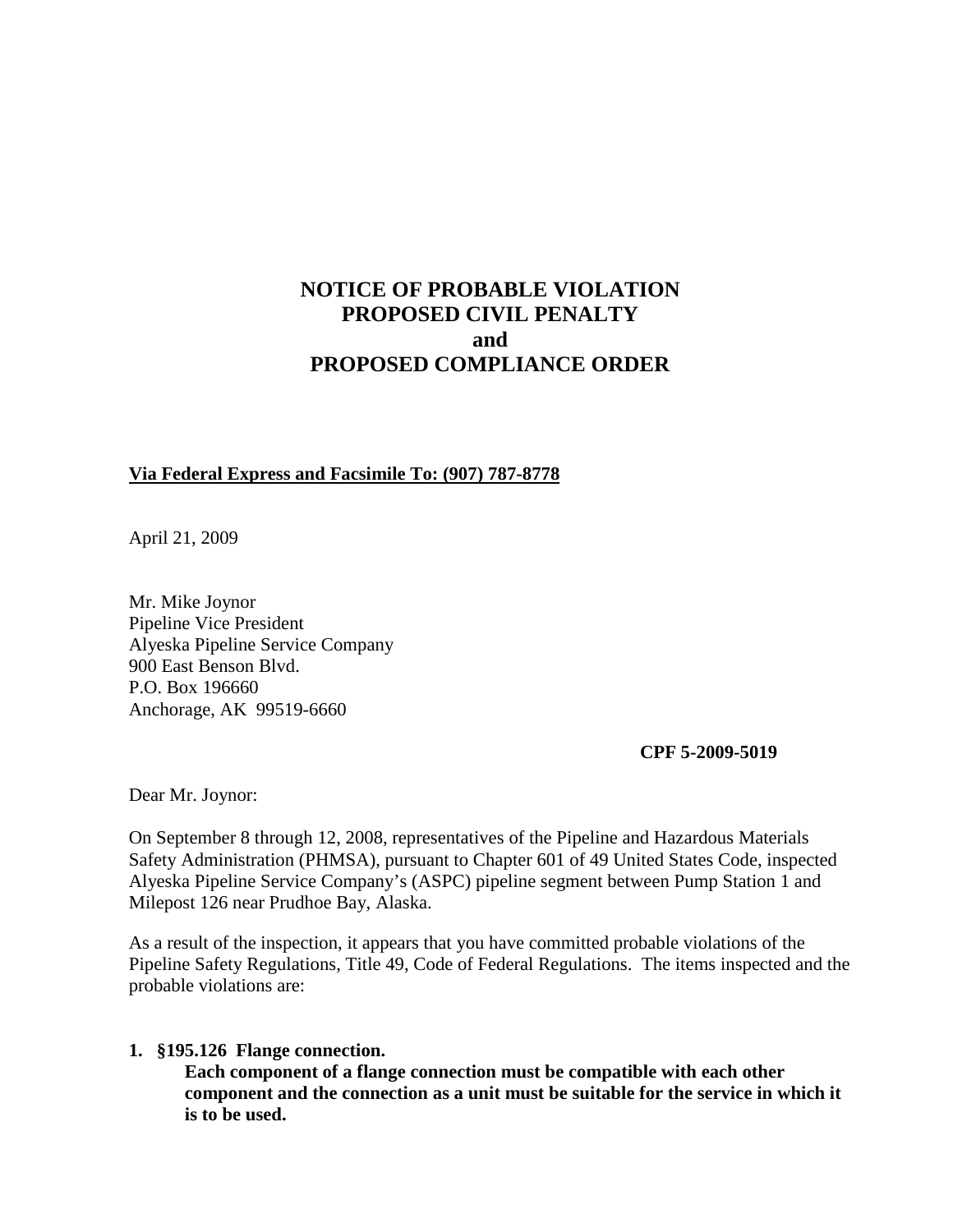The relief header at Pump Station 03 in the Manifold Building should be designed to be suitable for the service in which it is to be used, i.e. to handle the pressures experienced during a relief event. However, a component of this relief header does not appear to be suitable to withstand surge pressure experienced during a relief event. The ANSI 150 (274 psi) blind flange was found to have released crude oil onto the floor of Pump Station 03, probably during the past relief events. The release of oil from the ANSI 150 blind flange is evidence that the flange connection is not suitable for the service in which it is to be used. A similar relief header at Pump Station 05 has an ANSI 600 (1440 psi) blind flange installed, and showed no sign of crude oil release.

#### **Evidence:**

- 1. Photographs of ANSI 150 blind flange on relief header at Pump Station 03.
- 2. Photograph of crude oil on the floor under the ANSI 150 blind flange, on relief header at Pump Station 03.
- 3. Photograph of crude oil on the floor under the ANSI 150 blind flange, on relief header at Pump Station 03.
- 4. Photograph of ANSI 600 flanges on relief header at Pump Station 05.
- 5. Photograph of ANSI 600 Blind flange on relief header at Pump Station 05.
- 6. Safety Related Condition Report 19950041 dated 09/26/1995
- 7. Safety Related Condition Report 19990039 dated 10/22/1999
- 8. Safety Related Condition Report 19990045 dated 12/29/1999
- 9. Safety Related Condition Report 20040077 dated 12/20/2004
- 10. Procedure OCC-3.01-SR, page 8
- **2. §195.402 Procedural manual for operations, maintenance, and emergencies.**
	- **(c) Maintenance and normal operations. The manual required by paragraph (a) of this section must include procedures for the following to provide safety during maintenance and normal operations:**
	- **(3) Operating, maintaining, and repairing the pipeline system in accordance with each of the requirements of this subpart and subpart H of this part.**

Alyeska's Facility Corrosion Integrity Monitoring Procedure, MP-166-3.03-01, states:

"*The allowable period of time that may lapse between inspections as determined by either half-life calculation or API 570 classifications. The maximum interval is generally determined using the calculation of not more than half the remaining life of the subject piping contingent to its measured corrosion condition, as projected by the established corrosion rate. Sample ultrasonic testing (UT) inspection intervals should not exceed 5 years for Class 1 piping and 10 years for Class 2 and 3 piping. Visual inspection intervals are directed to be 5 years for Class 1 and 2 piping and 10 years for Class 3 piping. The inspection intervals described above are based upon API 570. The PIT Program uses this definition for piping in all design classes.*"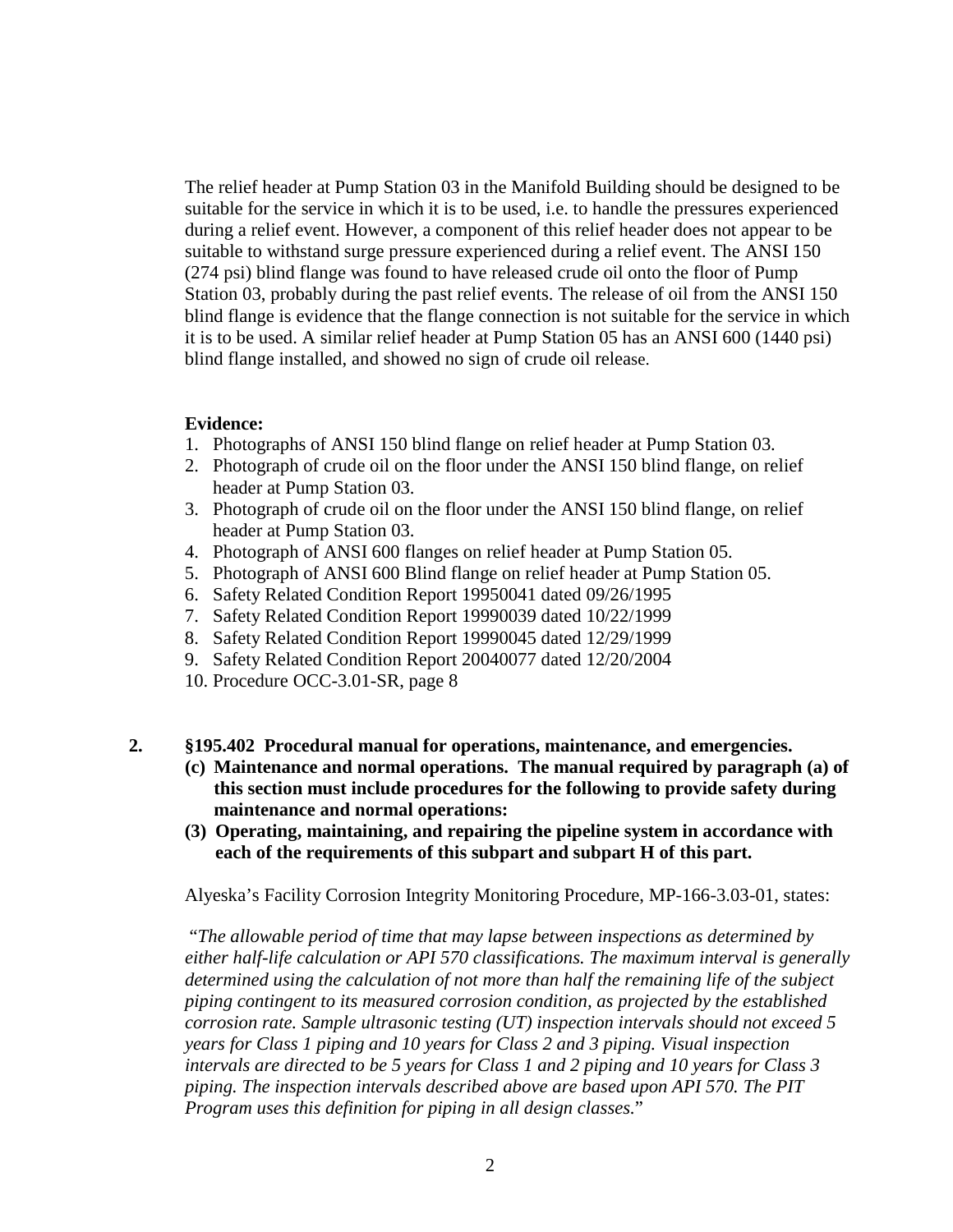Alyeska's procedure allows for only a sample of locations to be tested every ten years. Alyeska has found internal corrosion which has a measured corrosion rate greater than 50 MPY and which if left uninvestigated for 10 years, would leak. (Alyeska's 2004 Pipeline and Terminal Facilities Corrosion Monitoring Report stated that one location had a 150 MPY rate.) The sampling and re-inspection must take into consideration the possibility of new future corrosion colonies developing.

#### **Evidence:**

- 1. Facility Corrosion Integrity Monitoring Procedure MP-166-3.03-01
- **2.** Spread sheet of 2008 Pit Program for Pump Station 01
- **3.** 2004 Pipeline and Terminal Facilities Corrosion Monitoring Report

### Proposed Civil Penalty

Under 49 United States Code, § 60122, you are subject to a civil penalty not to exceed \$100,000 for each violation for each day the violation persists up to a maximum of \$1,000,000 for any related series of violations. The Compliance Officer has reviewed the circumstances and supporting documentation involved in the above probable violations and has recommended that you be preliminarily assessed a civil penalty of \$43,800.00 as follows:

| Item Number | <b>PENALTY</b> |
|-------------|----------------|
|             | \$43,800       |

### Proposed Compliance Order

With respect to Item 1 pursuant to 49 United States Code § 60118, the Pipeline and Hazardous Materials Safety Administration proposes to issue a Compliance Order to Alyeska Pipeline Service Company. Please refer to the *Proposed Compliance Order*, which is enclosed and made a part of this Notice.

## Warning Item

With respect to Item 2, we have reviewed the circumstances and supporting documents involved in this case and have decided not to conduct additional enforcement action or penalty assessment proceedings at this time. We advise you to promptly correct this item. Be advised that failure to do so may result in Alyeska Pipeline Service Company being subject to additional enforcement action.

## Response to this Notice

Enclosed as part of this Notice is a document entitled *Response Options for Pipeline Operators in Compliance Proceedings*. Please refer to this document and note the response options. Be advised that all material you submit in response to this enforcement action is subject to being made publicly available. If you believe that any portion of your responsive material qualifies for confidential treatment under 5 U.S.C. 552(b), along with the complete original document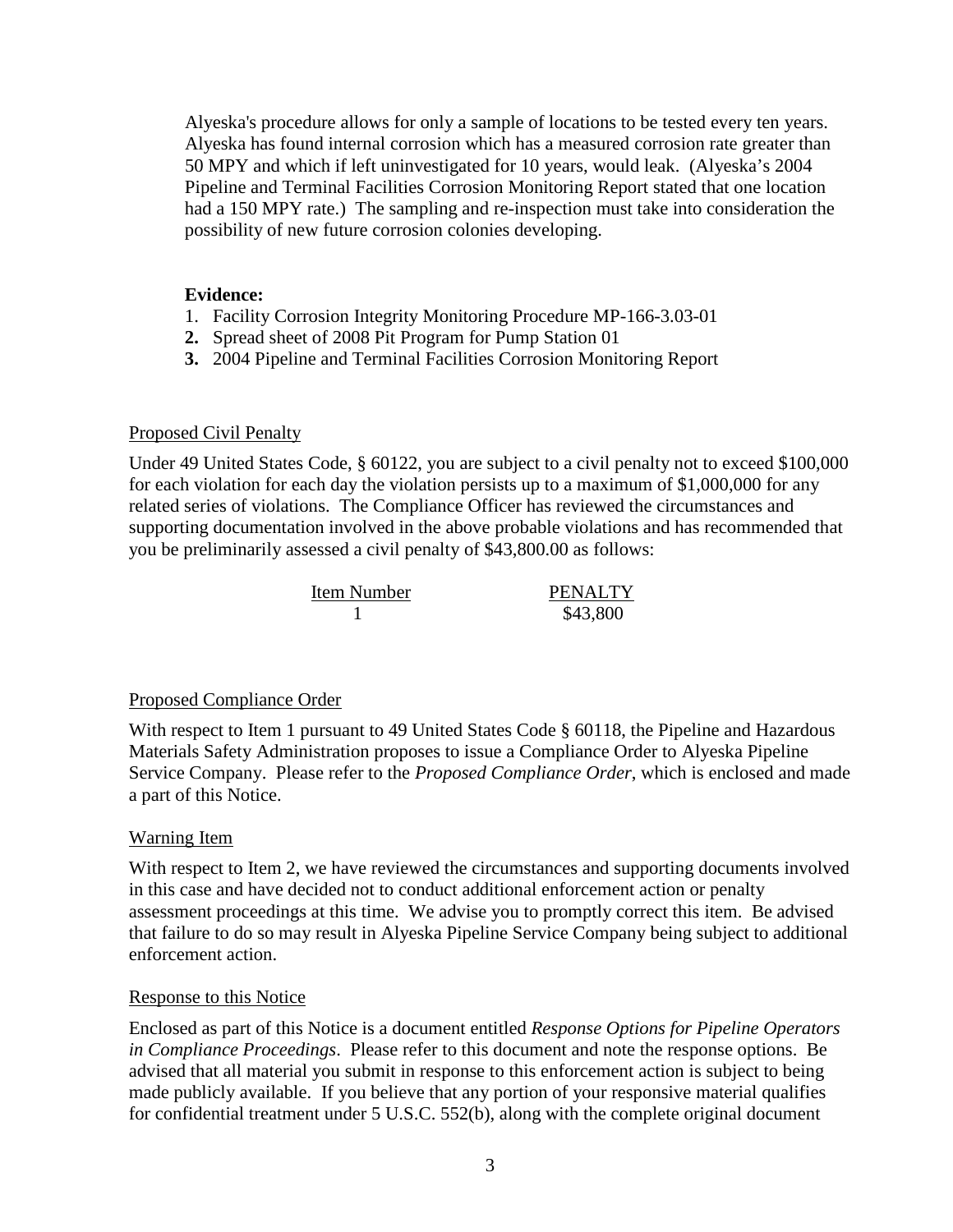you must provide a second copy of the document with the portions you believe qualify for confidential treatment redacted and an explanation of why you believe the redacted information qualifies for confidential treatment under 5 U.S.C. 552(b). If you do not respond within 30 days of receipt of this Notice, this constitutes a waiver of your right to contest the allegations in this Notice and authorizes the Associate Administrator for Pipeline Safety to find facts as alleged in this Notice without further notice to you and to issue a Final Order.

In your correspondence concerning this matter, please refer to **CPF 5-2009-5019** and send all responses to my attention at 222 W.  $7<sup>th</sup>$  Ave. # 200, PO Box 37, Anchorage, Alaska 99513. For each document you submit, please provide a copy in electronic format whenever possible.

Sincerely,

Dennis Hinnah Deputy Director, Western Region Pipeline and Hazardous Materials Safety Administration

Enclosures: *Proposed Compliance Order Response Options for Pipeline Operators in Compliance Proceedings*

cc: PHP-60 Compliance Registry PHP-500 B. Flanders (#120686)